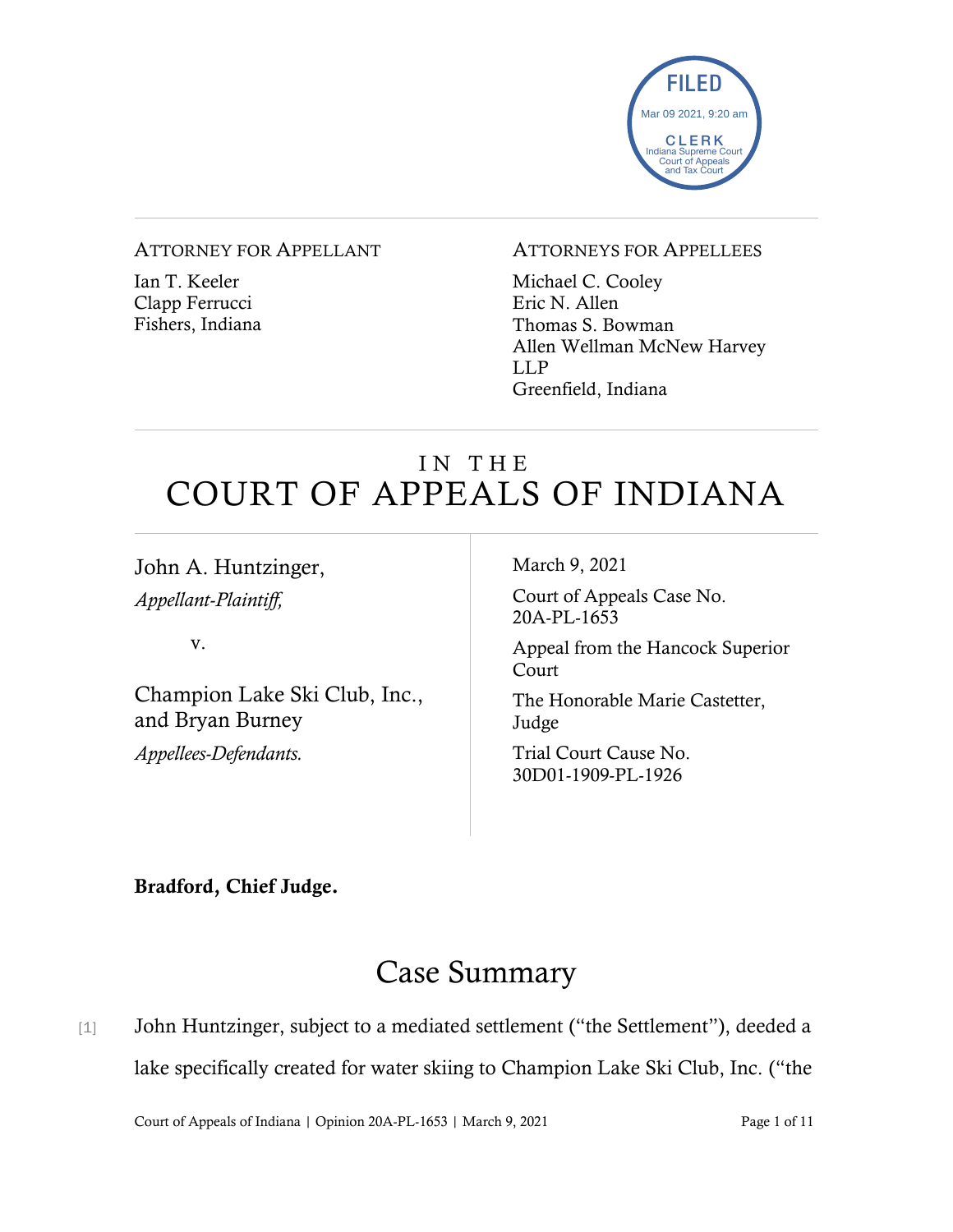Ski Club"), in exchange for an inalienable lifetime right to ski on the lake. At the time of the transfer, Huntzinger owned property on the lake with a personal boat dock, like all other houses which sat on the lake. Eventually, Huntzinger sold his property on the lake while retaining the right to use the lake for water skiing for life. In February 2018, Huntzinger requested permission from the Ski Club to build a personal boat dock in the Common Area of the lake for his use in connection with water skiing. The Ski Club President Bryan Burney denied Huntzinger's request to build the dock because the Ski Club believed Huntzinger's lifetime right did not include the right to construct a dock in the Common Area. Huntzinger filed a complaint alleging a breach of Settlement and intentional interferences with contractual relationship, requesting injunctive relief against both the Ski Club and Burney to stop them from preventing the full exercise of his lifetime right. The trial court entered summary judgment in favor of the Ski Club and Burney. Huntzinger asserts that the trial court erred in doing so. Because we disagree, we affirm.

## Facts and Procedural History

[2] The Champion Lakes Estates Subdivision ("the Development") is a subdivision comprised of a lake, a Common Area, and seventeen parcels on the north side of the lake, specifically designed for water skiing. There are homes built on fifteen of the Development's parcels, each with a dock situated adjacent to the parcel on the lake. The Development also contains a Common Area, which includes three pier-docks and a boat ramp, located along the western side of the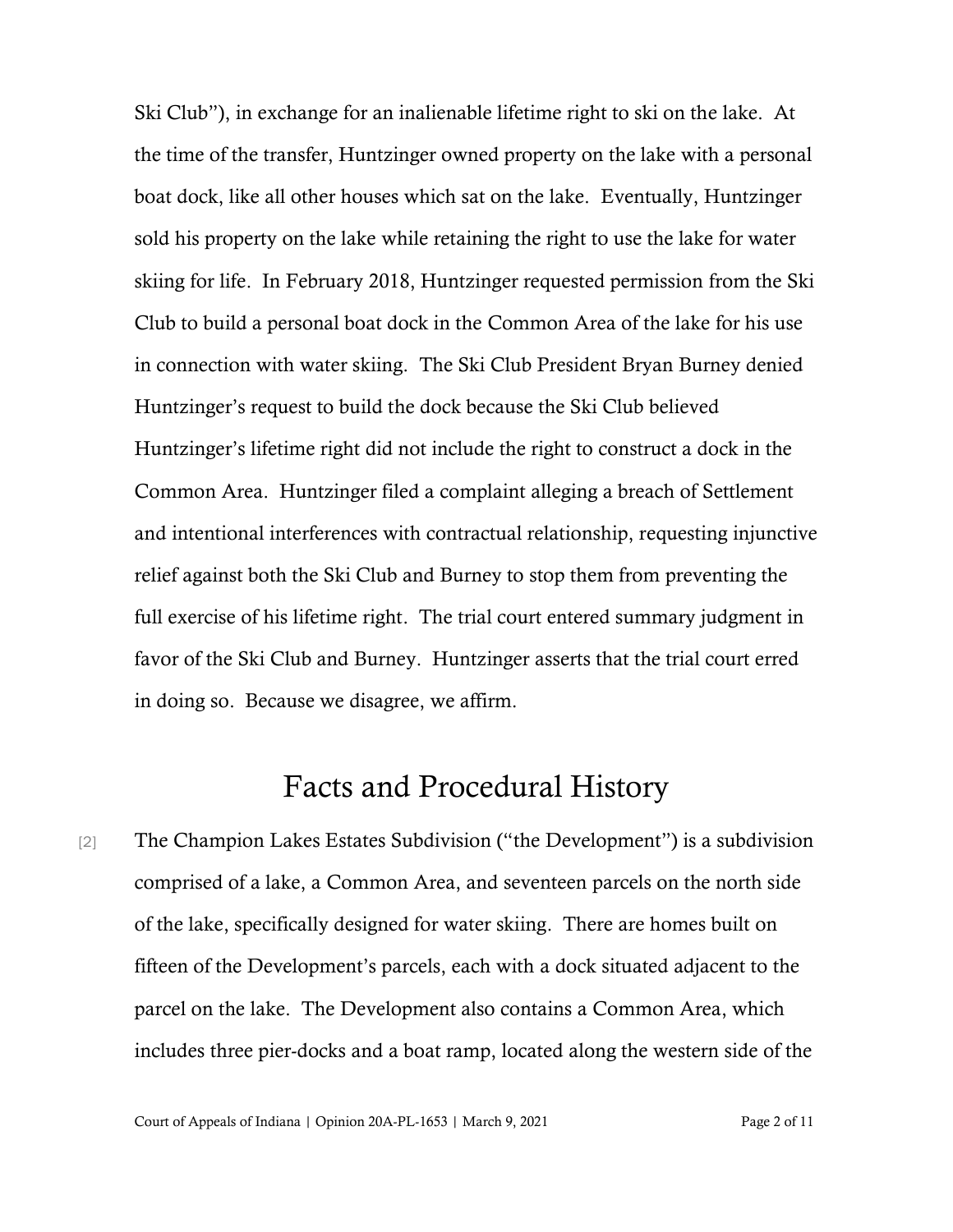lake. Huntzinger originally developed the Champion Lake Estates Subdivision through his corporation Mega Lakes, Inc., and originally owned one of the parcels with a house on it. The Ski Club is the homeowner's association at the Development. Below is a satellite image of the Development.



Champions Lake Ski Club, GOOGLE MAPS,

https://www.google.com/maps/search/champion+lake+ski+club/@39.88334 37,-85.9147328,440m/data=!3m1!1e3 (last visited February 22, 2021).

[3] Sometime before August 1995, a dispute arose regarding the administration and governance of the Ski Club. In August 1995, a complaint<sup>1</sup> was filed in the Hancock Circuit Court against Mega Lakes, among other defendants. On February 13, 1997, the parties executed the Settlement, which was entered as a judgment of the court on May 29, 1997. The Settlement described the ownership and rights of the Development as follows:

Court of Appeals of Indiana | Opinion 20A-PL-1653 | March 9, 2021 Page 3 of 11

<sup>1</sup> *Burdick, et al. v. Mega Lakes, Inc., et al.*, No. 30C01-9508-CP-286 (Hancock Circuit Court, May 29, 1997).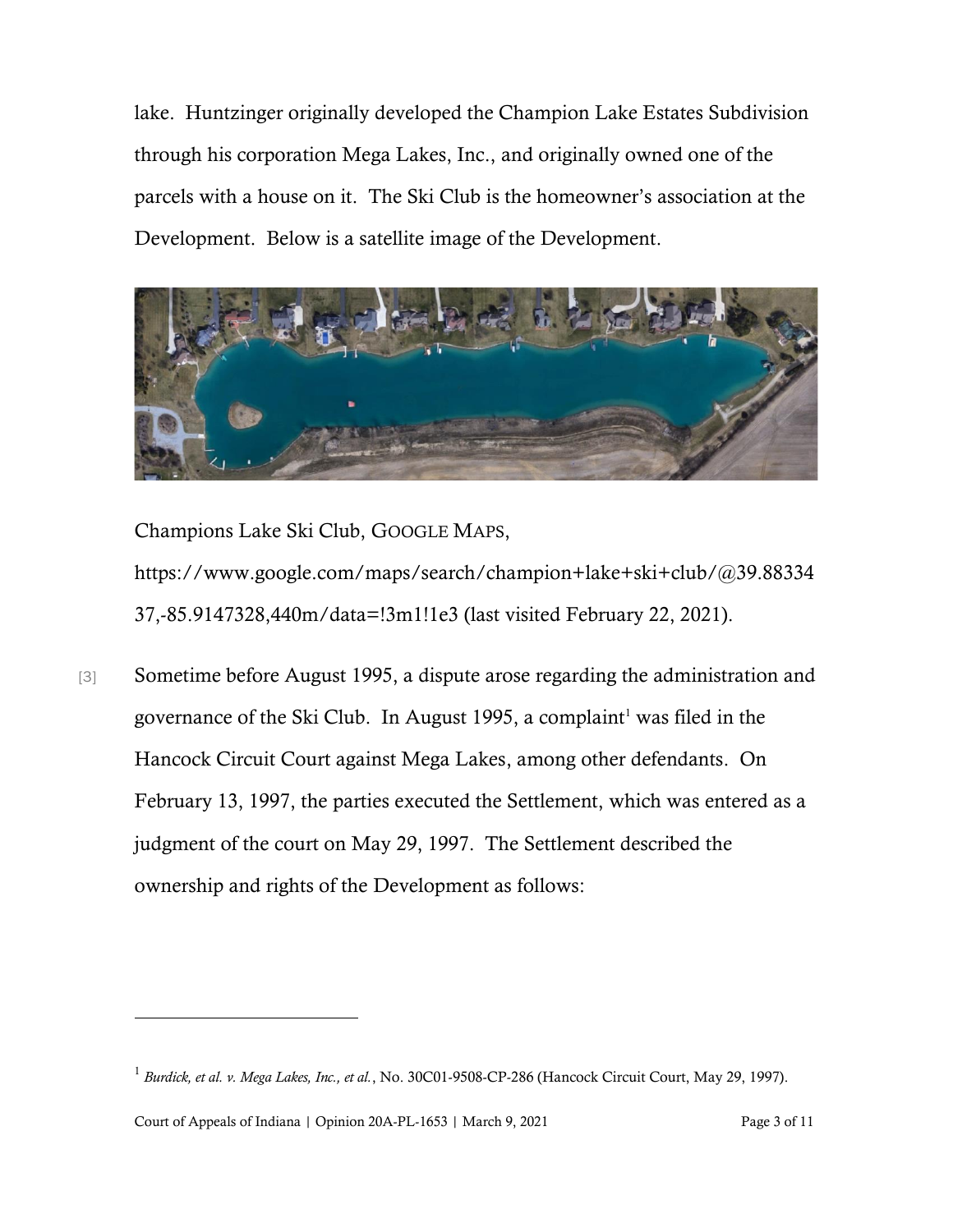- [c]ontrol of and fee simple title to the lake . . . and [C]ommon [A]rea shall be transferred to [the Ski Club][;]
- [a] lake homeowners shall be guaranteed access to boat dock/Common [A]rea by easement[;]
- It the number of 'A' ski rights is limited to 15. 'A' ski rights can be transferred to any person owning a lakefront lot[;]
- [a] 'Declaration of Ski Rights' setting forth all terms and conditions of 'A' and 'B' ski rights shall be prepared and recorded in the Hancock County Recorder's Office.

Appellant's App. Vol. II p. 65. Section VII of the Settlement described

Huntzinger's rights:

John Huntzinger shall retain one (1) inalienable lifetime ski right, in addition to any other "A" right he has as a lot owner subject to the following:

- a) The lifetime right is equal to any of the 15 property owner "A" rights;
- b) The lifetime right shall be used subject to all validly enacted and uniformly enforced rules and regulations of the Ski Club;
- g) None of the foregoing provisions shall apply with respect to any "A" right Huntzinger retains while an owner of property abutting to the lake.

\*\*\*

Appellant's App. Vol. II p. 67. The Settlement described enforcement in section VIII: "[t]his agreement contemplates the completion of a more detailed document to become the Agreed Judgment, but this agreement is an enforceable settlement agreement." Appellant's App. Vol. II p. 68. On August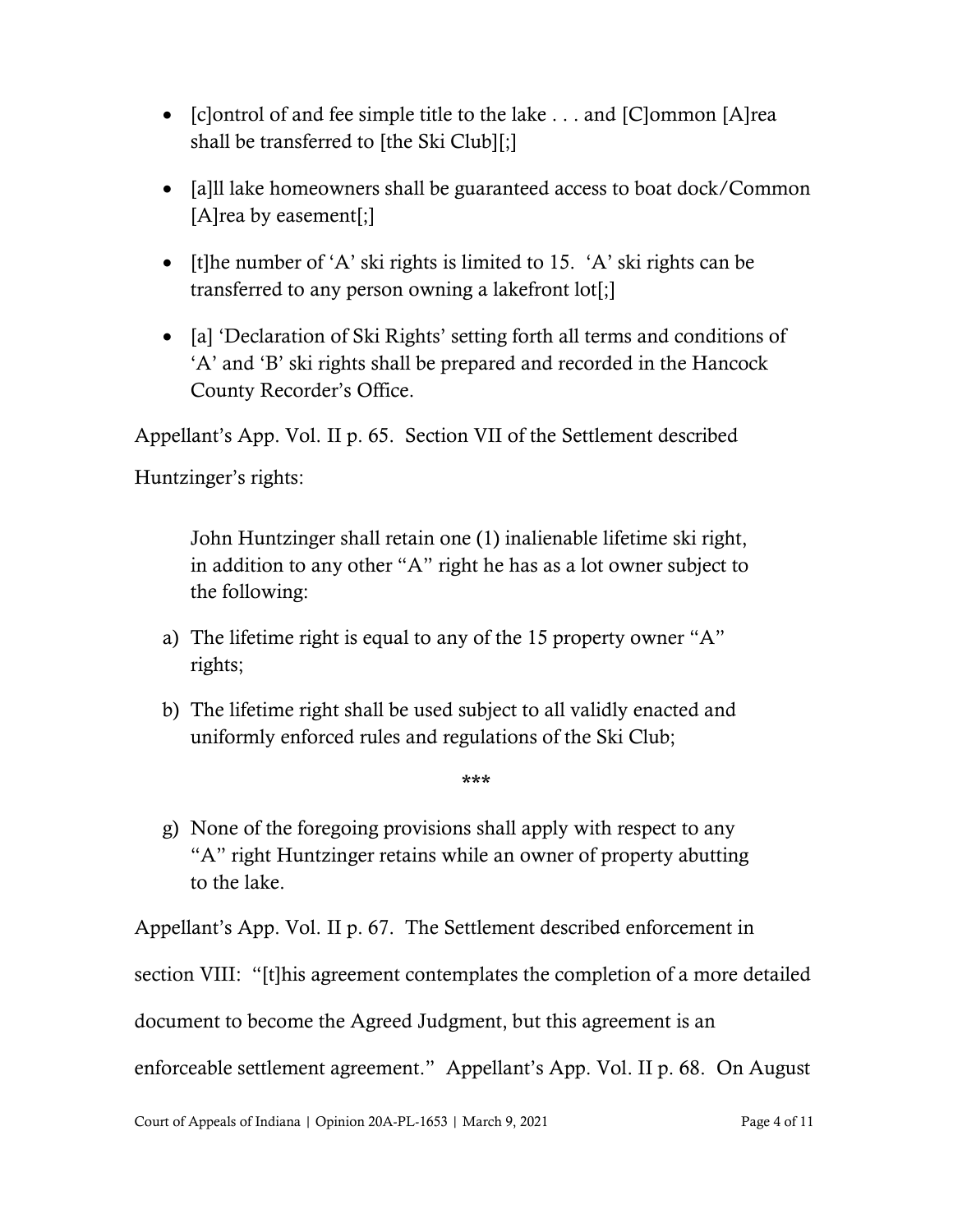26, 1997, Mega Lakes conveyed the lake to the Ski Club, as required by the Settlement. In a June 8, 2004 order, the court overseeing the Settlement noted that "the more detailed document to become the Agreed Judgement," as indicated in the Settlement, was never filed with the court. Appellant's App. Vol. II. pp. 198–99.

[4] On December 27, 2010, Burney recorded the amended and restated covenants, conditions, and restrictions for the Ski Club ("the Covenants"). In regard to clarifying lake use rights, the Covenants states:

> [o]wnership of one or more platted waterfront lot(s) at [C]hampion Lake is a requisite for ownership of Lake use rights.

There are two classes of Lake use rights.

The number of class A rights is limited to fifteen (15). Class A rights have unrestricted use of the Lake at all times. Class A rights include the first right of use of any water-ski courses on the Lake.

An additional lifetime class A right, personal and inalienable to Mr. John Huntzinger also exists. Mr. Huntzinger's lifetime A right is equal to any of [the] 15 property owner A rights.

Appellant's App. Vol. II p. 79. The Covenants also state "[a]ll classes of

rights allow the non-exclusive use, enjoyment and ingress and egress to

the Common Area and common boat docks and launch ramp."

Appellant's App. Vol. II p. 80.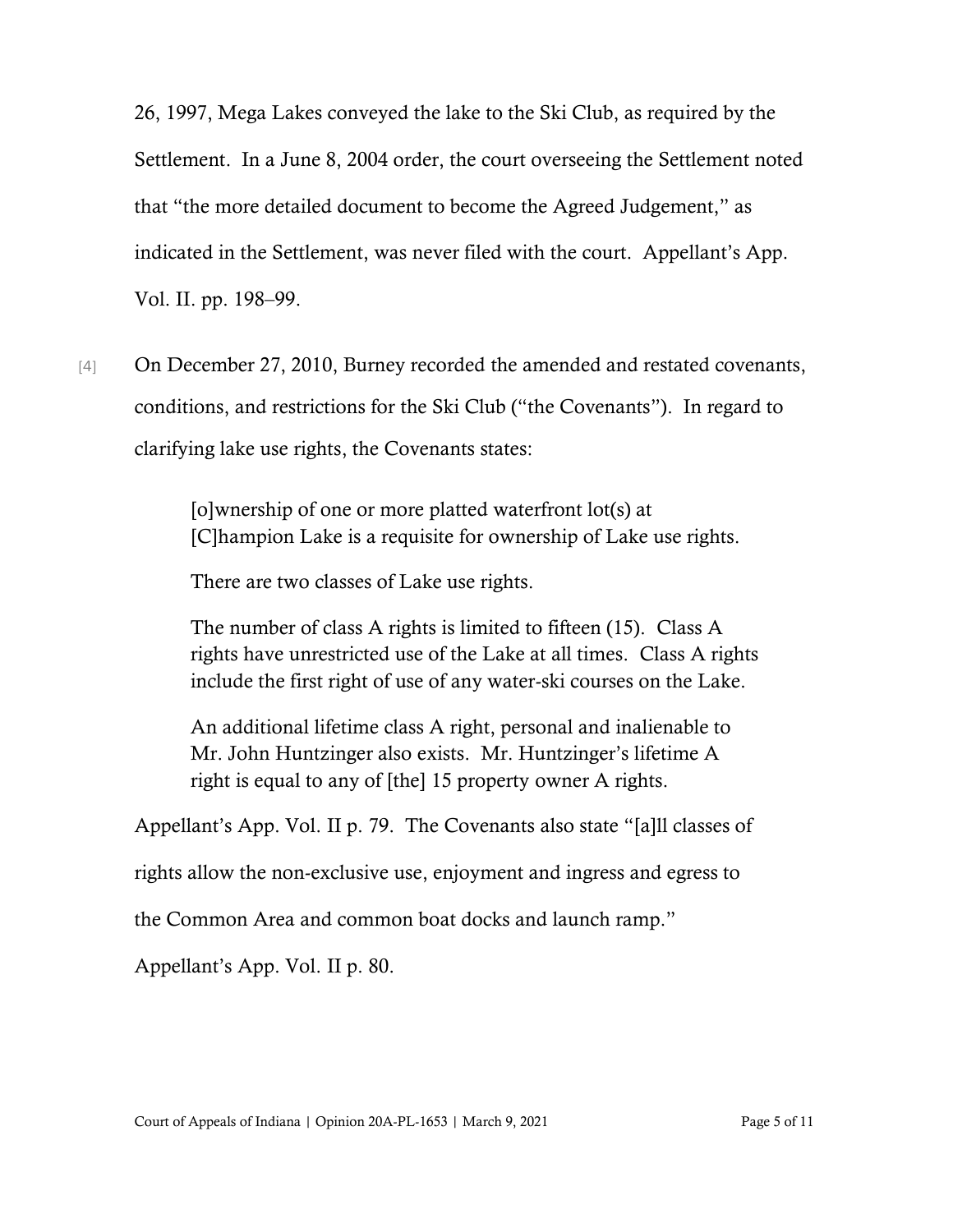[5] On February 19, 2018, Huntzinger sent a letter to the Ski Club requesting permission to install a dock on the lake and Common Area of the Ski Club pursuant to Huntzinger's Class A lake use rights. Burney responded, stating,

> [Huntzinger] has no standing, other than his personal right to water-ski which means he can hang onto a rope attached to a boat in motion and glide on skis on the water and nothing else. Therefore, I am directing Mr. Huntzinger to enter Champion Lake Ski Club Inc. Real Estate ONLY to water-ski and NOT for any other purpose[.]

Appellant's App. Vol. II p. 99. Huntzinger and Burney continued correspondence between June 2018 and January 2019 but failed to reach a resolution. The Ski Club held a special meeting at which it rejected Huntzinger's request to build a dock in the Common Area of the lake.

[6] On August 26, 2019, Huntzinger brought his complaint: (I) alleging breach of the Settlement and its incorporation by reference of the Covenants, (II) alleging intentional interference with a contractual relationship by Burney relating to Burney's interference with the contract between Huntzinger and the Ski Club, (III) seeking injunctive relief against the Ski Club for its refusal of Huntzinger's rights to construct a boat dock as outlined in the Settlement and Covenants, and (IV) seeking injunctive relief against Burney for acting on behalf of the Ski Club without being a lot owner in the Development. On December 20, 2019, the Ski Club and Burney moved for summary judgment as to all counts. Huntzinger filed his response and motion for partial summary judgment as to counts I and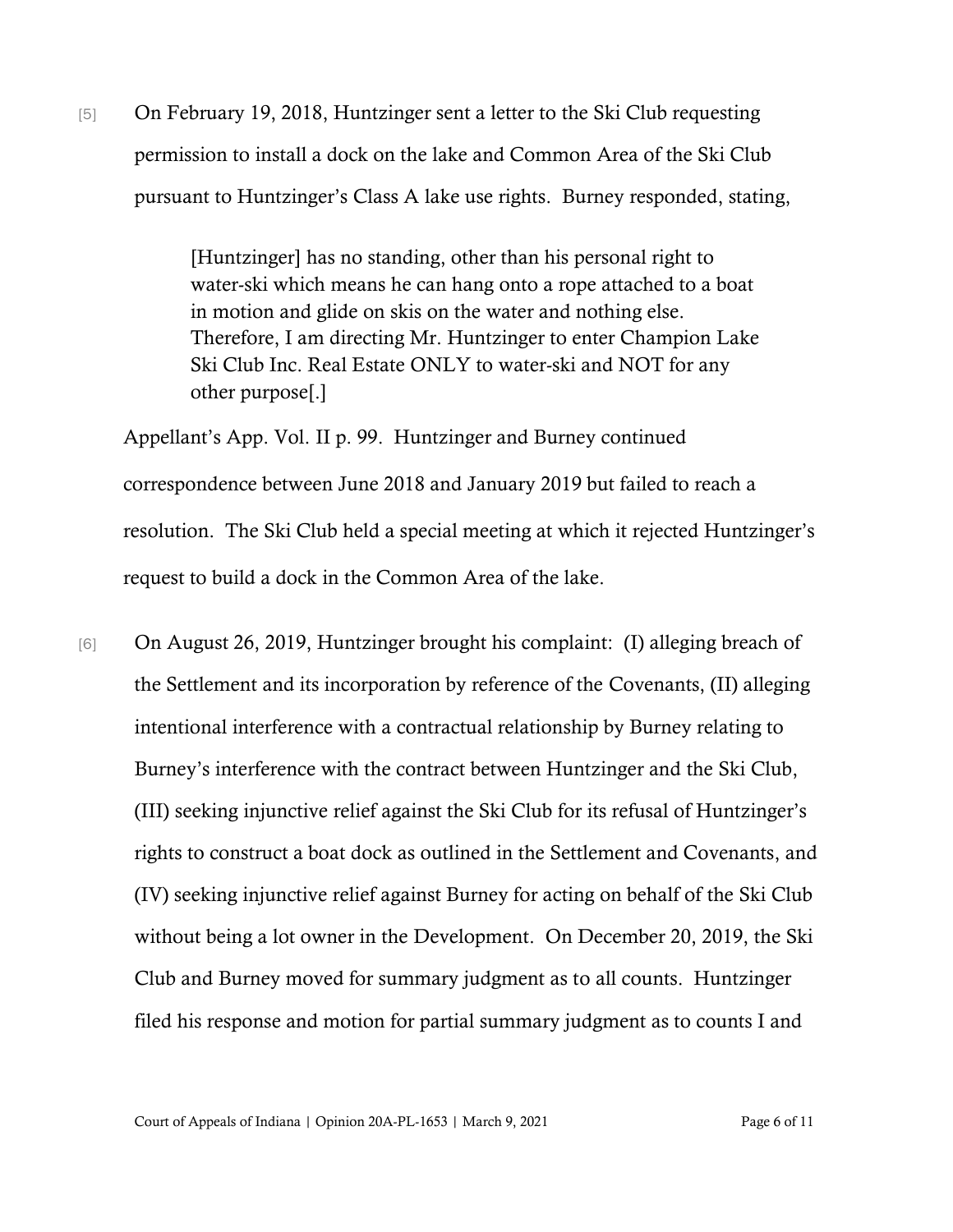III of his complaint. On August 17, 2020, the trial court entered summary judgment in favor of the Ski Club and Burney on all counts.

## Discussion and Decision

[7] Huntzinger contends on appeal that the trial court erred in granting summary judgment with respect to his claim that he had a contractual right to build a dock in the Common Area and that Burney interfered with that right. "In an appeal involving summary judgment, the appealing party bears the burden of persuasion, and we assess the trial court's decision to ensure that the parties were not improperly denied their day in court." *Shambaugh & Son v. Carlisle*, 763 N.E.2d 459, 460 (Ind. 2002). "When reviewing a grant of summary judgment, our standard is the same as that of the trial court." *Knight v. Ind. Ins. Co.*, 871 N.E.2d 357, 360 (Ind. Ct. App. 2007) (citations omitted). "A party seeking summary judgment must show 'that there is no genuine issue as to any material fact and that the moving party is entitled to a judgment as a matter of law.'" *Shambaugh & Son, Inc.,* 763 N.E.2d at 461 (citing Ind. Trial R. 56(C)). Huntzinger appeals, arguing that the trial court erred in granting summary judgment in favor of the Ski Club and Burney and denying his motion for partial summary judgment.

### I. Breach of Contract Claim Against the Ski Club

[8] "An instrument creating an easement must be construed according to the intention of the parties as ascertained from all facts and circumstances, and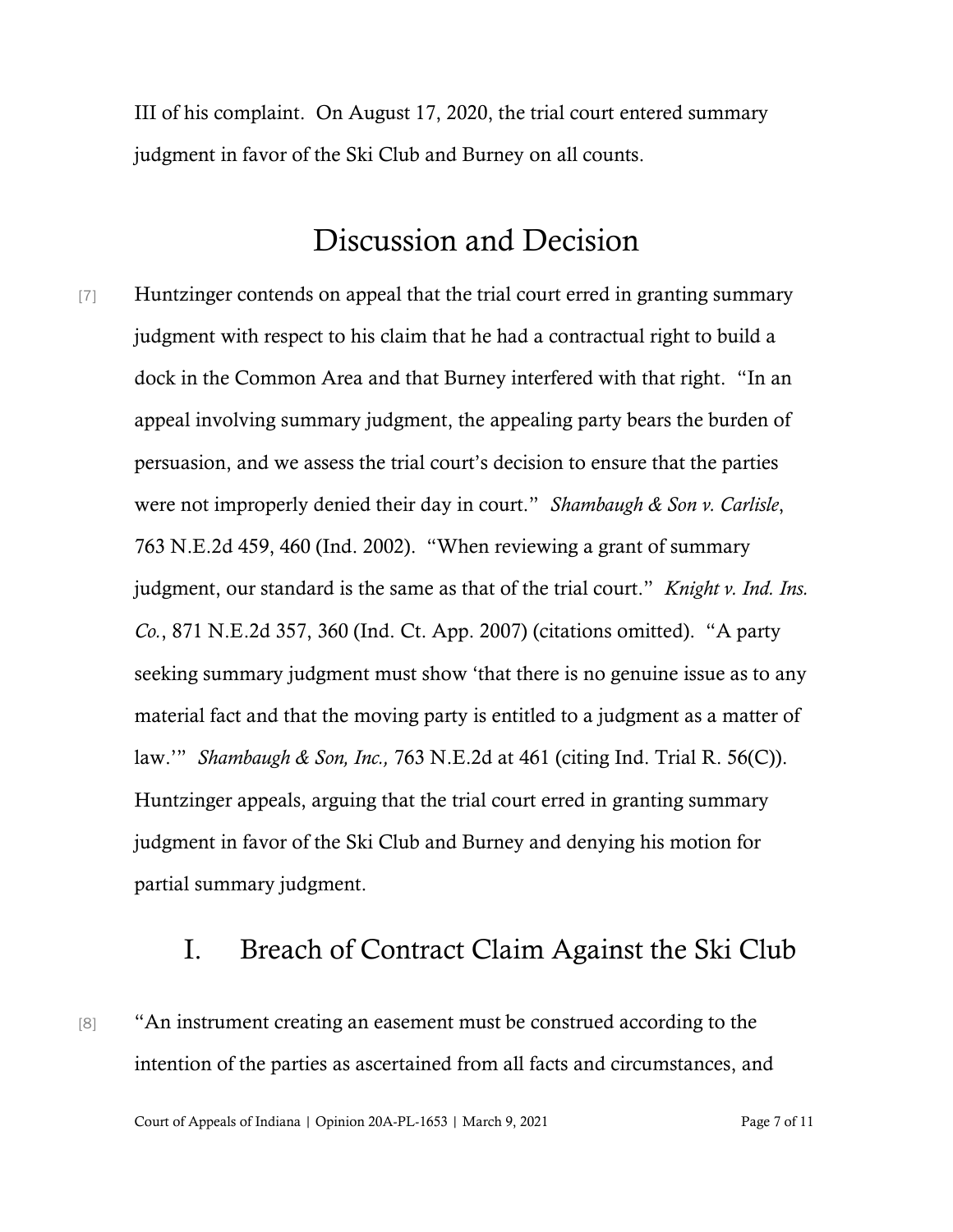from examination of all its material parts. *Abbs v. Town of Syracuse*, 686 N.E.2d 928, 930 (Ind. Ct. App. 1997) (quotations and citations omitted). Indeed, when faced with an ambiguity, the focal point of inquiry is the intent of the parties who created the easement. *Id*.

Generally an easement for ingress and egress confers only the right to pass over the land and not to control the real estate or install improvements. *Hagemeier v. Indiana & Michigan Electric Company* (1983), Ind. App., 457 N.E.2d 590, 594. However, this general proposition fails, and dominant owners of lakeside easements may gain the right to erect and maintain piers, moor boats and the like, where express language in the instrument creating the easement so provides*. Klotz v. Horn* (1990), Ind., 558 N.E.2d 1096, 1097–98, referencing *Maddox v. Katzman* (1982), Iowa App., 332 N.W.2d 347 (lot owners in platted subdivision given the express right to construct private docks); *Strevell v. Mink* (1958), 176 N.Y.S.2d 901, 6 A.D.2d 350, aff'd (1959), 6 N.Y.2d 850, 160 N.E.2d 89, 188 N.Y.S.2d 557 (deed expressly provided for "a right of way ... 10 feet wide and also sufficient land on the shore of said lake for a boat house, and dock"). If the instrument is silent concerning the specific rights of the easement holder, then the trial court may allow extrinsic or parol evidence to ascertain the intent of the parties who created the easement*. Klotz*, 558 N.E.2d at 1098.

*Metcalf v. Houk*, 644 N.E.2d 597, 604 (Ind Ct. App. 1994). Huntzinger alleges that the lifetime ski right he was awarded in the Settlement allows him to construct a private dock in the Common Area. We disagree.

[9] In the Settlement, Huntzinger's lifetime right is described as a "lifetime ski right," that is equal to the rights of any Class A landowner; however, that right was specified to be in addition to and separate from the rights he held as a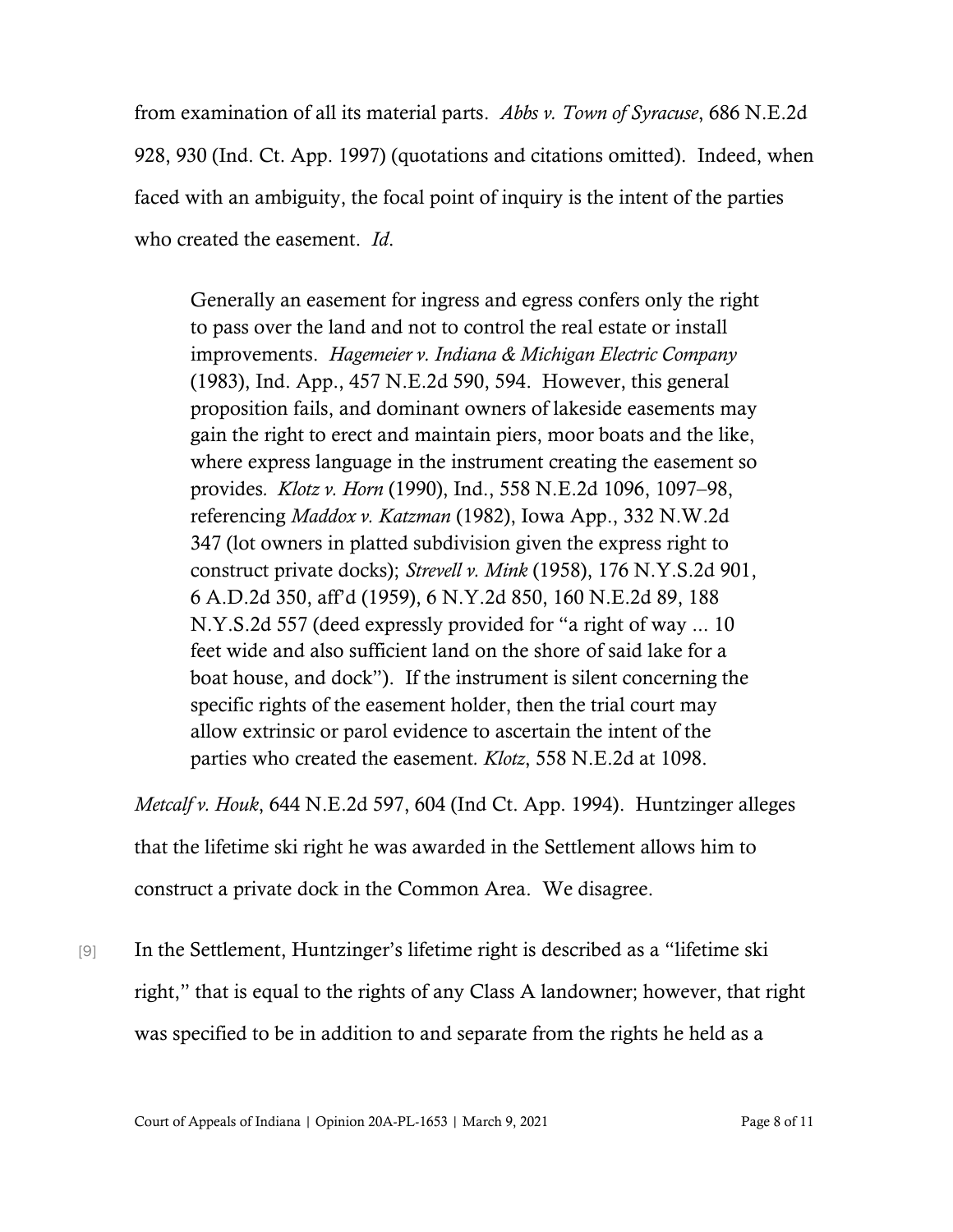landowner. Appellant's App. Vol. II p. 67. In the Covenants, those rights are further elaborated upon:

The number of class A rights is limited to fifteen (15). Class A rights have unrestricted use of the Lake at all times. Class A rights include the first right of use of any water-ski courses on the Lake.

An additional lifetime class A right, personal and inalienable to Mr. John Huntzinger also exists. Mr. Huntzinger's lifetime A right is equal to any of [the] 15 property owner A rights.

Appellant's App. Vol. II p. 79. The Covenants also state that "[a]ll classes of rights allow the non-exclusive use, enjoyment and ingress and egress to the Common Area and common boat docks and launch ramp." Appellant's App. Vol. II p. 80.

[10] Because Huntzinger no longer owns property along Champion's Lake, his rights are limited to those described in the Settlement and Covenants, and neither document mentions the right to construct a dock within or make any other improvements to the Common Area. Pursuant to the Settlement and Covenants, Huntzinger has the right to water ski on the lake and may undertake all necessary steps to enjoy that right, including the utilization of a boat, dock, and boat ramp required for water skiing. Huntzinger argues that "unrestricted use" should be read broadly enough to include the right to construct a dock in the Common Area of the lake, but the documents read together indicate that his right to use the lake is limited to water skiing. Simply put, waterskiing does not include dock building.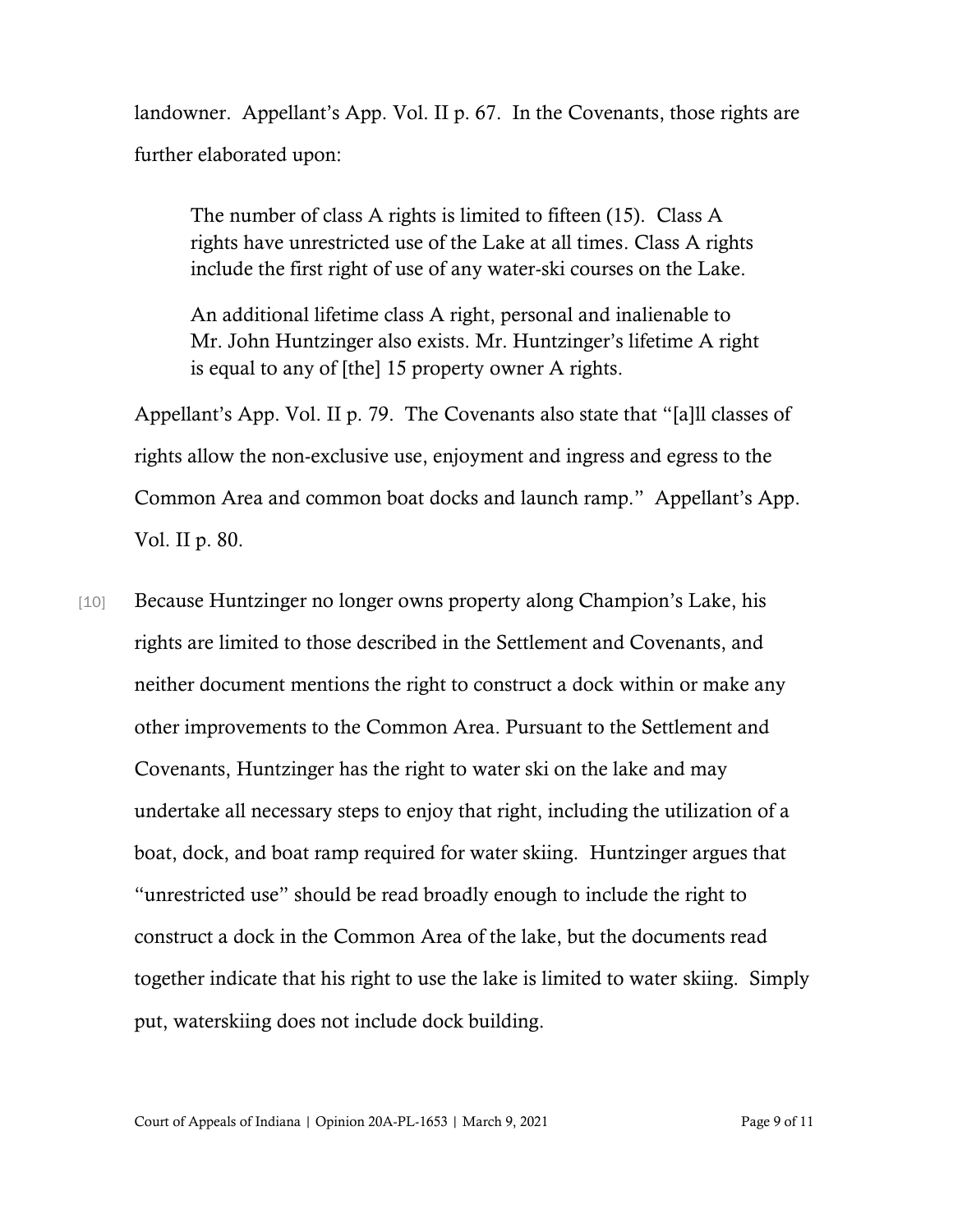[11] Huntzinger also argues that his lifetime right amounts to a dominant easement granting him unrestricted use of the lake. Huntzinger cites to *Klotz*, a case in which the Indiana Supreme Court concluded that a dominant easement for access to Eagle Lake could include the right to construct a pier if it were necessary to exercise the easement's purpose. Unlike *Klotz*, Huntzinger has full access to a Common Area equipped with three pier-docks and a boat ramp. In *Klotz*, the dominant easement holders had access to only a small portion of lakefront with no boat dock or ramp; their dispute over the construction of a dock is altogether different than this case. Huntzinger has the same ski rights, no more and no less, than the property owners on the lake. The trial court did not err in entering summary judgment in favor of the Ski Club on Huntzinger's breach of contract claim.

## II. Intentional Interference of Contractual Relations Claim Against Burney

[12] Huntzinger also contends that the trial court erred in entering summary judgment in favor of Burney on his intentional interference of contractual relations claim.

> To state a claim for interference with contractual relations, the plaintiff must allege: 1) the existence of a valid and enforceable contract; 2) the defendant's knowledge of the existence of the contract; 3) the defendant's intentional inducement of breach of the contract; 4) the absence of justification and 5) damages resulting from the defendant's wrongful inducement of the breach.